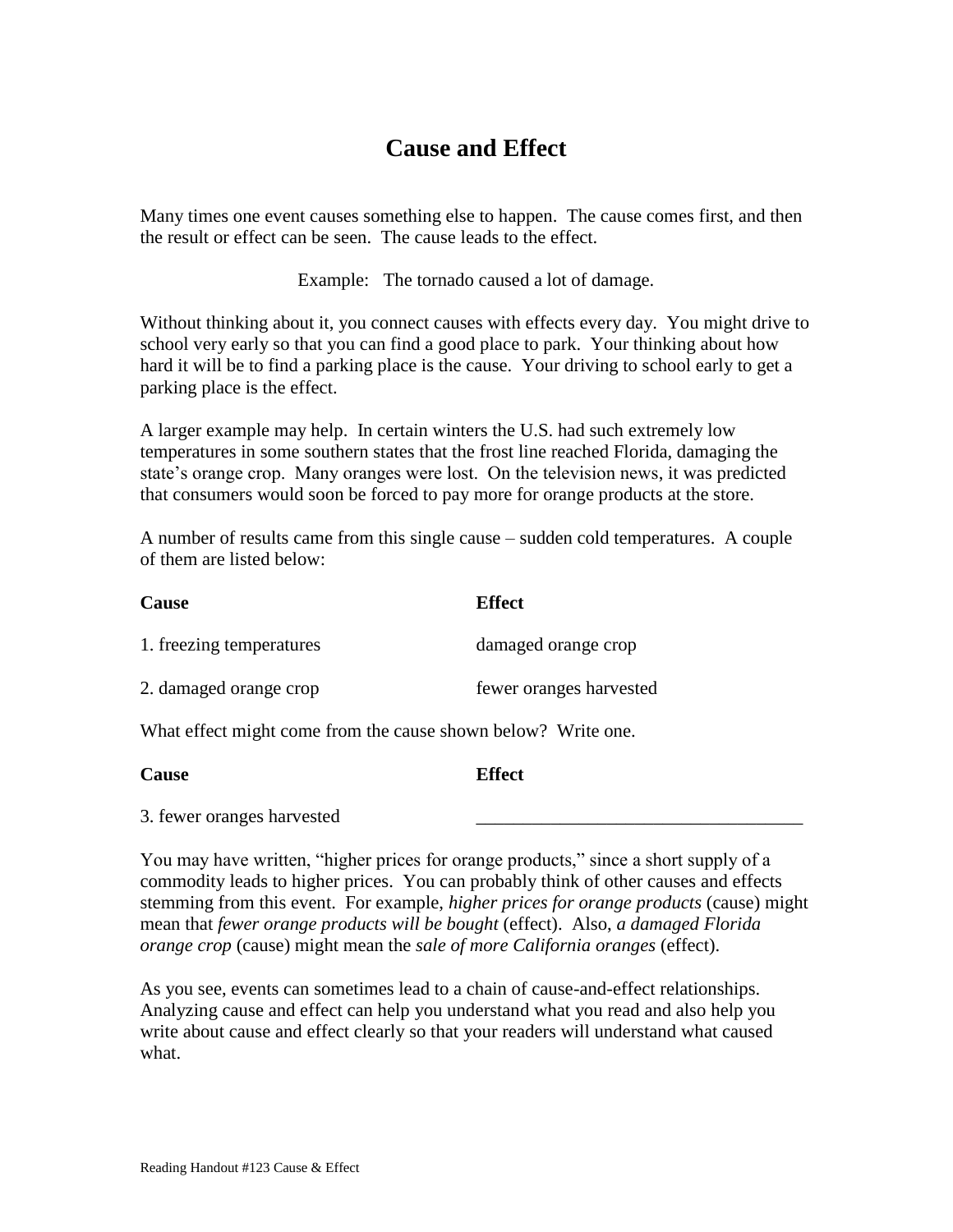In writing, cause and effect is frequently signaled by key words such as

| because      | the reason was      |
|--------------|---------------------|
| since        | led to              |
| therefore    | brought about       |
| as a result  | the outcome was     |
| consequently | the end result was  |
| accordingly  | was responsible for |

Examples:

I hurried to get ready for school because I got up late.

The outcome of my talk with my son's teacher was a better understanding of my son's difficulty in school.

Although causes normally come before their effects, in some sentences the effects may be stated before the cause. You could write

I drove to school very early so that I could find a good place to park. (cause before effect)

Or you could write

In order to find a good place to park, I drove to school very early. (effect before cause)

Notice in the sentence below that the effect comes before the cause even though in reality the cause happened before the effect:

America finally turned its attention to the exploration of space largely because of the Soviet Union's launching of Sputnik in the late 1950s.

# **Exercise 1**

Directions: Underline the cause and the effect in each sentence below and write a *c* above the cause and an *e* above the effect. Some sentences may include more than one cause or effect.

1. In addition to extreme overpopulation, extended drought has contributed to severe famine in Ethiopia and other parts of Africa.

2. Population growth in the Sunbelt States has come from many companies relocating to that area.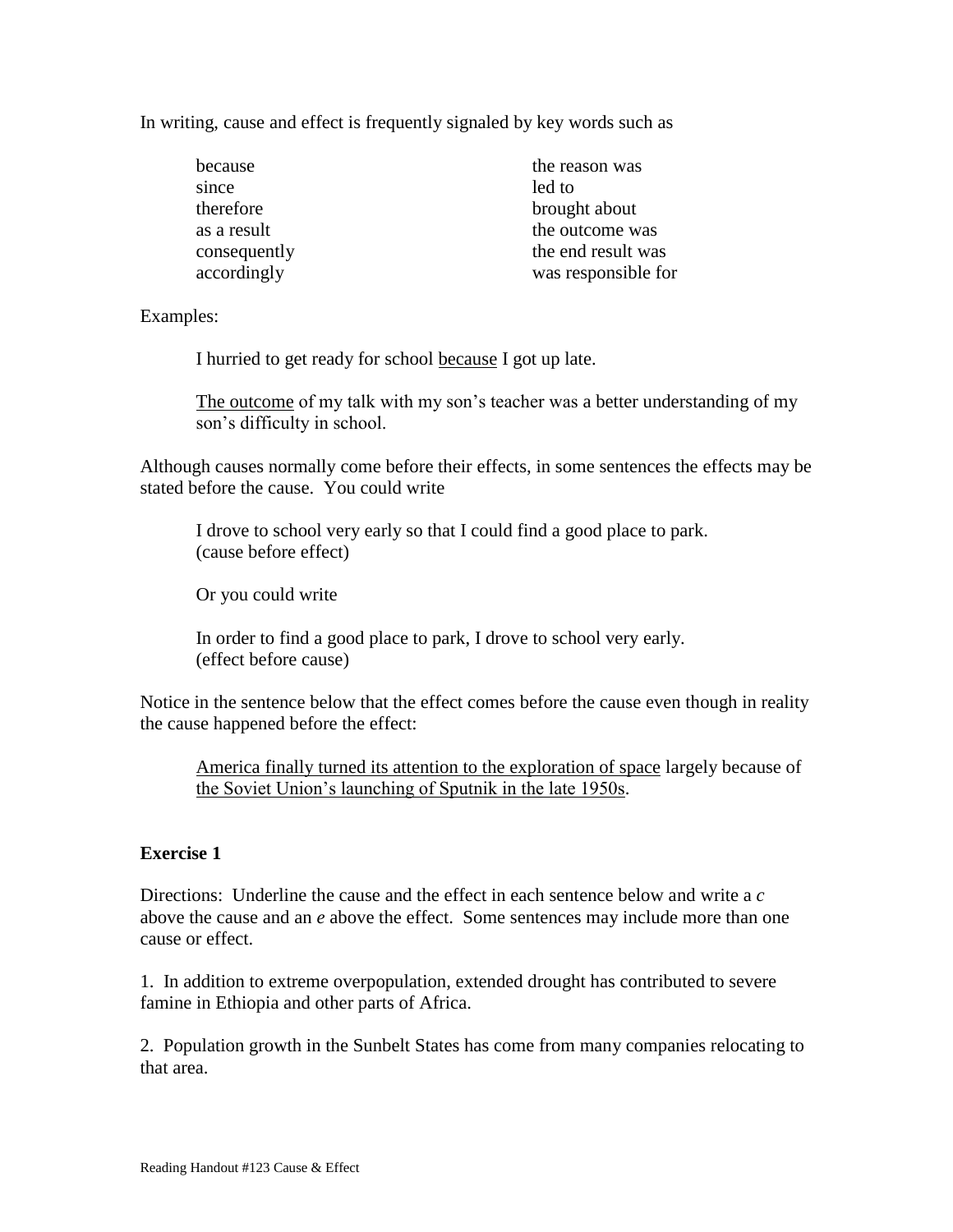3. The emigration of the first pilgrims from England to the New World was prompted by religious persecution in their homeland.

4. Unfair employer practices brought about the establishment of labor unions.

# **Exercise 2**

Directions: Frequently you will be asked to trace causes and their effects in an article or a passage. Read the passage below. Match the effects listed in the column on the right with their causes listed on the left by writing the appropriate letter in the space provided.

Tornadoes, or "twisters," are among the smallest but most violent storms. They are caused by air masses that reach rotational speeds of about 300 miles per hour. Tornadoes often occur in series, like the ones in April of 1965 that caused havoc in Iowa, Wisconsin, Illinois, Indiana, Michigan, and Ohio, killing 271 people and damaging \$300,000,000 worth of property. Forty years earlier, in March of 1925, another series had killed 740 persons in Missouri, Indiana, Illinois, Kentucky, and Tennessee.

"Tornado Alley" is a belt that runs through the Great Plains and southeastern portion of the United States. The Chicago area holds the greatest potential for tornado damage because of the combination of its location, its density of population, and its development. However, less populated southwestern Oklahoma has the highest incidence of tornadoes. Though Chicago has only half the incidence of tornadoes as Oklahoma, the need for disaster aid in Chicago is greater than anywhere else.

### **Cause Effect**

| 1. tornado series of 1965                                                         | (a) 740 people killed in 5 states                |
|-----------------------------------------------------------------------------------|--------------------------------------------------|
| 2. plains location, population<br>density, and development in<br>the Chicago area | (b) small violent storms                         |
| 3. rotating air masses of about<br>$300$ mph                                      | (c) the greatest potential for tornado<br>damage |
| 4. tornado series of 1925                                                         | $(d)$ \$300,000;000 property damage              |

# **Exercise 3**

Directions: Read the two passages below. Circle the letter of the choice that best completes the statements that follow each passage.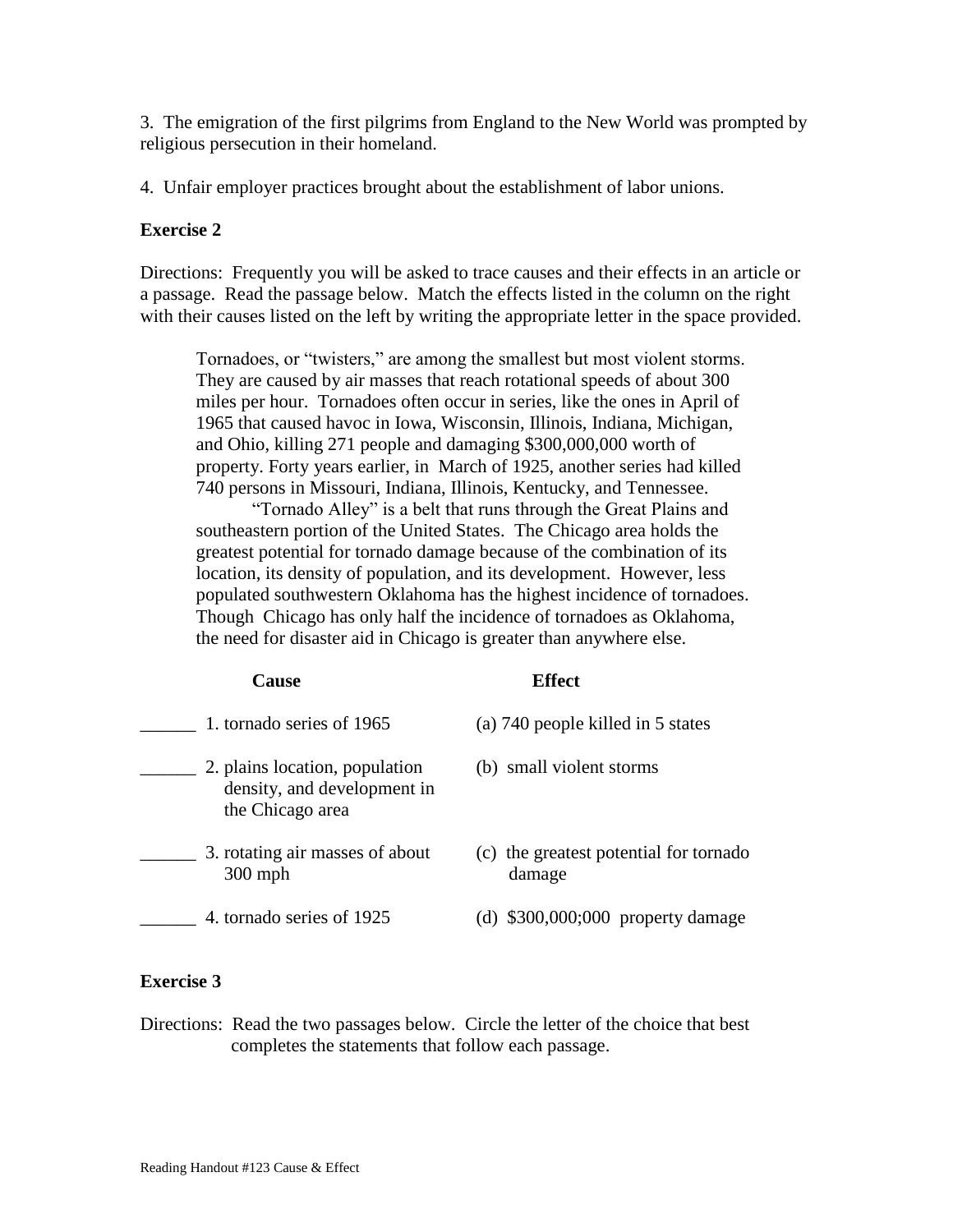A troublesome problem in the American economy is reduced competitiveness with other industrial nations. This is especially true regarding automobile production and sales between the United States and Japan.

Japanese auto makers can produce smaller cars more cheaply than many of the American Big Four auto makers. Also, for many years, the American market has been open to Japanese car manufacturers. Because of this, car sales for GM, Chrysler, Ford, and American Motors have suffered.

Because of pressure from American government and business leaders, Japan has voluntarily reduced the number of cars exported to the United States. This self-imposed quota has allowed U.S. auto makers to improve quality, increase automation, and reduce manufacturing costs.

Unfortunately, American car buyers have not significantly increased their purchase of domestic cars. They choose, instead, to pay more for the fewer Japanese imports, and they have responded to the limited export of Japanese cars by buying more European imports.

- 1. According to the passage, one result of Japan's voluntary restraint on auto exports to the U.S. has been that
	- (1) American cars have become scarce and highly priced.
	- (2) American automobile manufacturers have demanded stronger protectionist policies.
	- (3) Americans have been refusing to buy Japanese automobiles.
	- (4) the Japanese have been buying more American cars.
	- (5) American auto makers have become more competitive.

2. According to the passage, an effect of the reduced numbers of Japanese cars exported to the U.S. has been

- (1) a decreased demand for Japanese imports by Americans.
- (2) an increase in the number of European imports sold in the U.S.
- (3) a decrease in the cost of Japanese imports.
- (4) an increase in the number of American cars sold in Japan.
- (5) a greater commitment by Americans to "buy American."

In 1978, voters in the state of California revolted against high taxes by passing Proposition 13. This action severely limited revenue from property taxes that is vitally important in supporting public schools. One result of this was that educational programs in the state suffered. However, after 1978, the federal report, "*A Nation at Risk,"* was released. This report focused on the "rising tide of mediocrity" engulfing American schools.